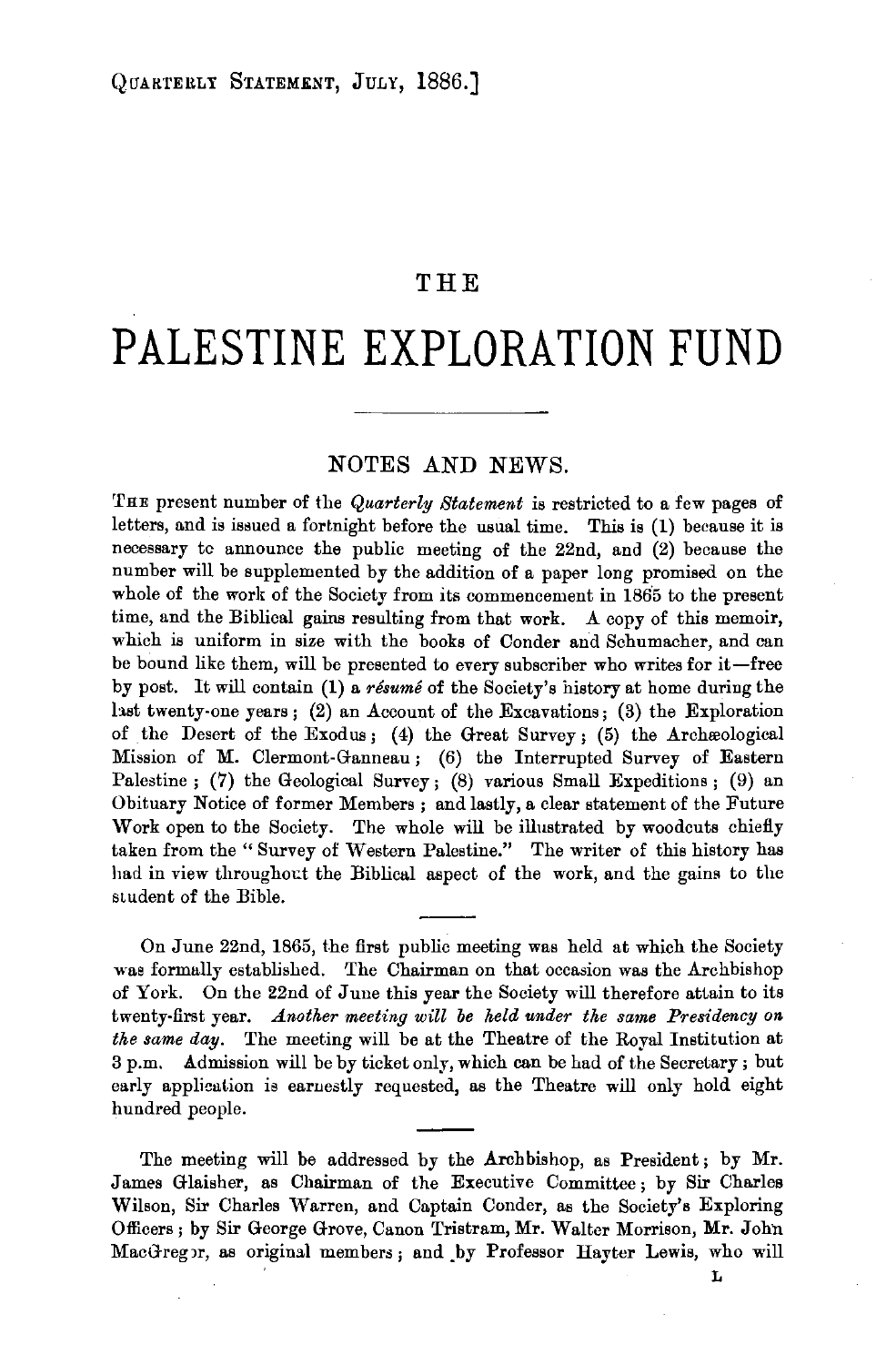describe the new discovery in Jerusalem. H.R.H. Prince Albert Victor has signified his intention of being present.

It is proposed to make this the occasion for raising such a sum of money as is wanted for the accomplishment of three objects, all of which urgently press, and should be carried through without delay.

These are, first, the Recovery of the Second Wall of Jerusalem. Professor Hayter Lewis, who has just returned from the Holy City, brings with him the news that the wall, whose discovery was reported in the January number, is a very ancient wall, 10 feet in thickness ; that it is built of stones dressed in the way which is regarded as Jewish or Phœnician, namely, with the marginal draft. Such are the stones found by Warren on the lower courses of the Temple Wall; and such are those on the more ancient parts of "David's Tower." Further, there exists, outside the wall, a rock scarp which has been followed to tbe depth of 15 feet. The wall was laid open for 120 feet.

If, as now seems more than probable, this is none other than the Second Wall, its course, when ascertained, will either at once and irrevocably abolish the present so-called Holy Sites, with the Church of the Holy Sepulchre and the Tomb, or it will lend a new and most formidable argument to those who stand by the traditional sites. It may be stated that Herr Schick's opinion of its course places the Holy Sepulchre *without* the wall. There are many other considerations of great, though none of equal importance, connected with the Second Wall, which began at the Gate Gennath, "encircled the northern quarter of the city, and reached as far as Antonia," and probably contained the" Valley Gate," the "Corner Gate," the "turning of the wall," fortified with towers by Uzziah (2 Chron. xxvi, 9), and the" broad wall" (Neh. iii, 8; xii, 35). The course is now covered with houses, and tentative excavations will have to be made step by step.

The second object is the carrying out of the Inquiry into the Manners and Customs of the People now residing in and about the Bible Land.

The Questions have been drawn up for the Special Committee of Inquiry by Captain Conder. Tbey are separated into classes, not only of subjects, but also of peoples, because there are many questions which may be put concerning the Bedawin, for instance, which would be absurd to put concerning Greeks or Druses. Among the races and religions of Syria which will be subjected to this inquiry are the Greek Christians, Latin Christians, ordinary Moslems, Metawileh, Druses, Maronites, Armenians, Bedawin, Fellahin, Ansariyeh, &c. The Questions are framed in accordance with the scientific classification prepared ten years ago by Mr. Francis Galton and others for the British Association. A separate set of questions has been drawn up by the Folk-Lore Society for the Committee. As a good many questions are suggested by subscribers, Captain Conder, who has had all these placed in his hands, and has put together the Questions for the Committee in their present shape, desires it to be known that in some form or other all these suggestions have been acted upon, though in most cases the form has been quite changed and the inquiry made to lurk in another so as to avoid any appearance of a leading question.

Copies of these Questions may be seen at the office.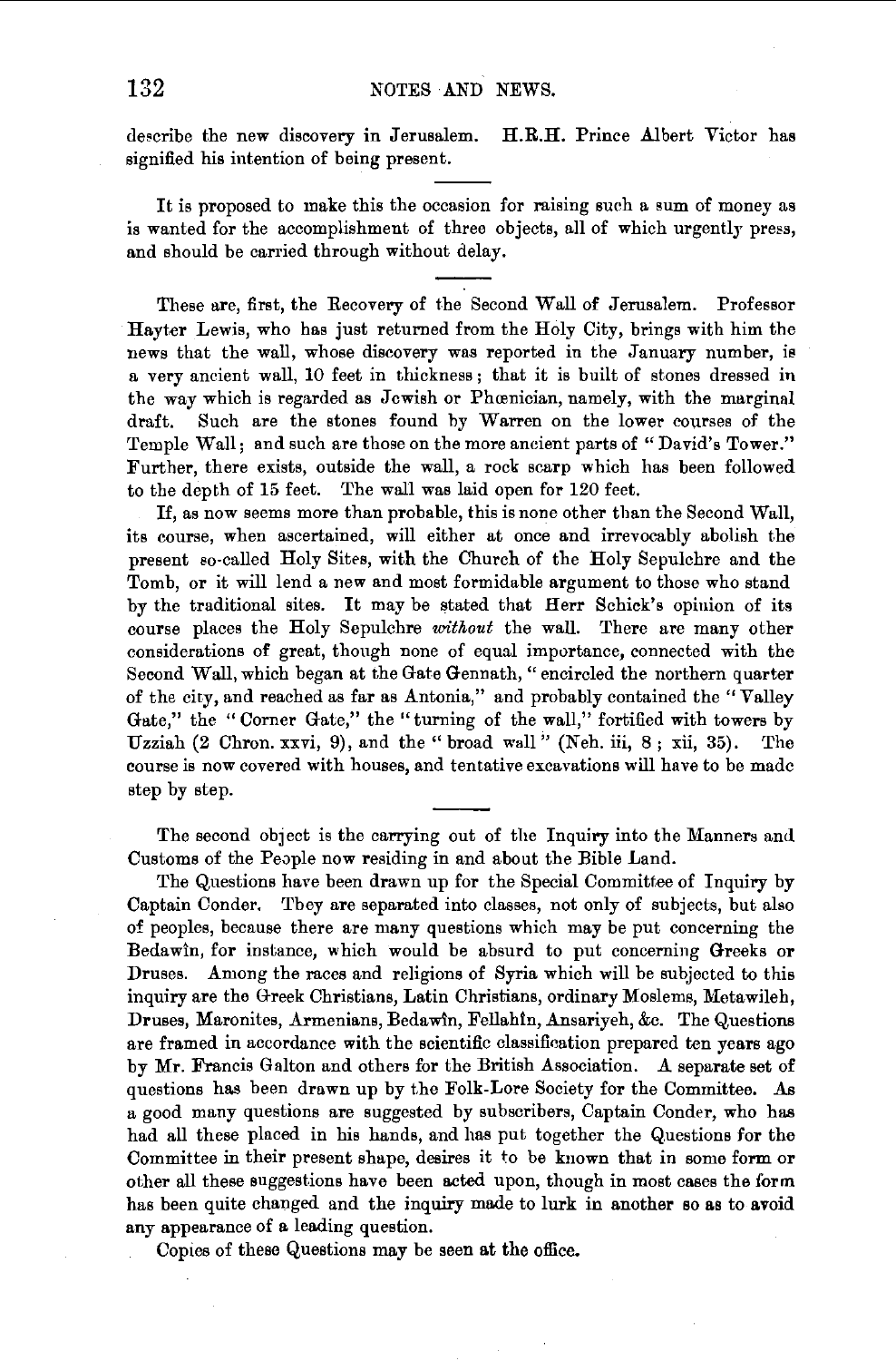The remaining object is the publication of the materials now in the hands of the Committee. They would like to publish them for all members, but the cost is too great unless very substantial assistance is given them. The materials and plans consist of-

- (1) Captain Conder's Survey of Eastern Palestine, with all his drawings and plans.
- (2) Le Comte's Drawings, made for M. C. Clermont-Ganneau's Archæological Mission.
- (3) Hart's Natural History Memoir.
- (4) Schumacher's Second Survey (not yet received).

Professor Hayter Lewis has completed his second visit to Jerusalem. He employed himself in investigating especially the architecture of the Dome of the Rock. A few notes from him as to other points will be found further on. It is hoped that he will, before long, give the results of his study to the world. Mr. Laurence Oliphant will return to Syria in the autumn.

Captain Conder's new work will be out in October, published by Bentley & Son. Its title will be " Syrian Stone Lore." It will contain an account of Palestine and its people taken from the monuments, and will show us all that can be learned from them alone without the aid of the Bible. This is an entirely novel subject, and one which no one probably, except Captain Conder himself, is qualified to treat. As in previous cases, a considerable allowance in the price will be made for subscribers.

Captain Conder's article in the *Expositor* of May on Professor Socin's criticism of his work entirely bears out Mr. Waiter Besant's notes on the subject in the *Quarterly Statement*. A few extracts from it are here reproduced, principally in order to show that the methods pursued by the officers of the Expedition were *exactly those which the German critic complained had not been adopted.* 

Mr. Guy le Strange is compiling for the Committee a Gazetteer of Palestine from the early Arabic geographers. He expects to have this ready by the end of the year.

The Palestine Pilgrims' Text Society has issued its "Procopius," long promised. It is not published for the general public, but sent out to subscribers only. The Council's Report for the year 1885 is also ready, and can be had on application. Mr. Le Strange's translation of Mukadessy is in the press, and will now be ready in a few days. Mr. Waiter Besant's translation of the Norman French Description of the City is also in the press, and will be ready very shortly for Captain Conder's notes.

As regards the copies which remain of the "Survey of Western Palestine," the friends of the Society are urged to get them placed in public libraries. The

L 2